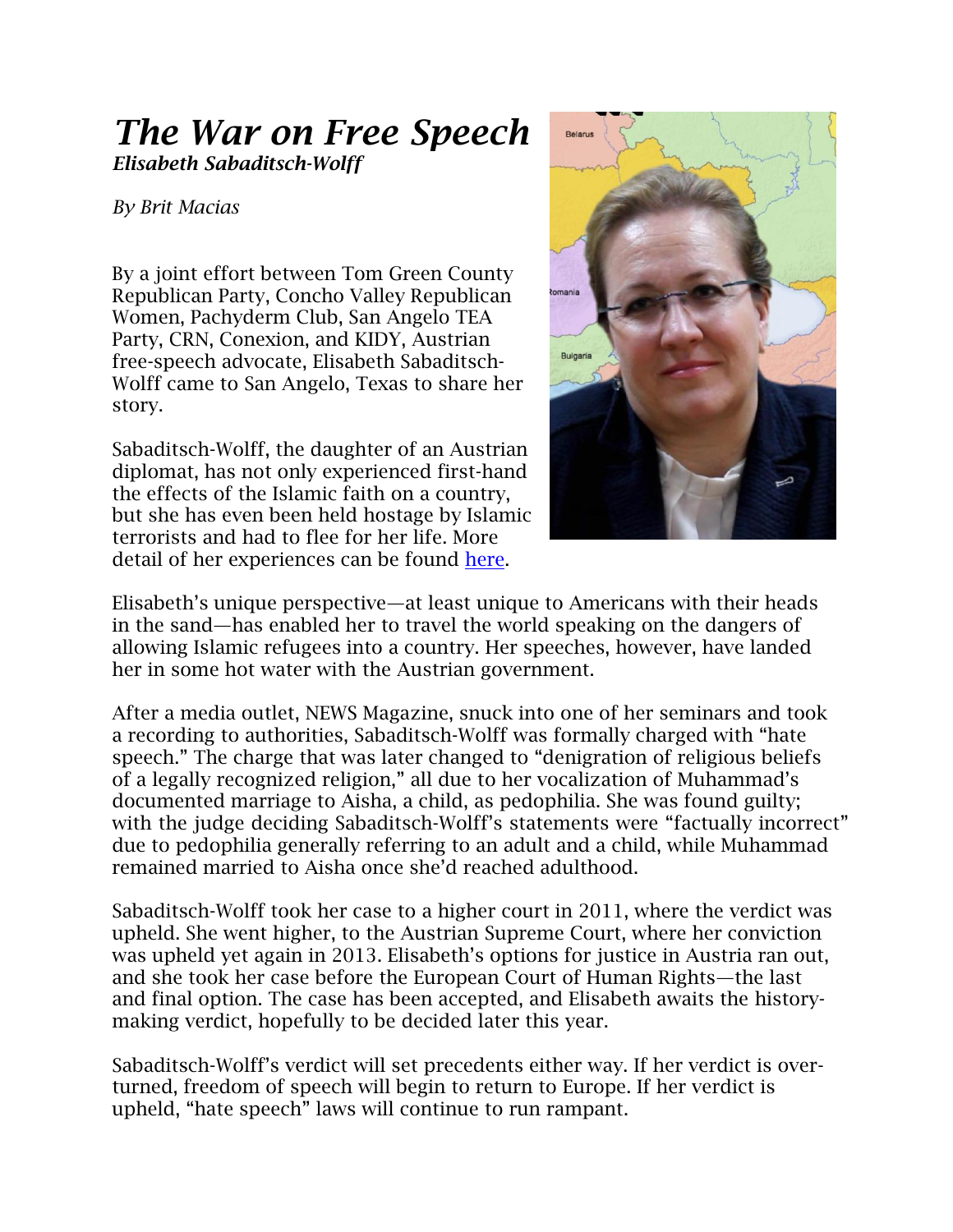Having come to San Angelo, Texas, our quiet West Texas town, to inform us of the dangers facing our country, CRN asked Elisabeth what Americans can do to hold onto our free speech and safety. "Wake up and act," she says, "stop hiding behind the computer screen. Act! There are so many ways in America you can actually do something, unlike Europe. We can't really act, we've been silenced in Europe."

She went on to explain that in Europe, renting a facility like the one she was to speak in that night, to discuss anything regarding free speech, "hate speech," or Islam would be impossible.

"We are not able to speak out anymore, but (Americans) still have the opportunity and the possibility *and* you have the means to do it. You're protected by the First Amendment. Do it while you can, otherwise one day you'll wake up and you will be silenced."

Not only have Europeans been silenced, but safety is a concern. Elisabeth and her 11-year old daughter carry alarms everywhere they go to ward off potential violence, due to the everyday occurrence of rape and abuse on women and children by the Islamic people in Austria. This is not a place America wants to get to.

Sabaditsch-Wolff explained in her speech that the infiltration—called Hijra oh Muhammad—happens slowly. First, a few "peaceful" Islamic families enter neighborhoods, abiding all the laws of the land and living as upstanding citizens. Then slowly more and more come, mosques are built (with 36" cement walls and 4" in windows), schools are built, Halal markets open, and whole miniature Saudi Arabia's form before your very eyes. These areas soon no longer follow the laws of the land, only violent Islamic law. Some areas even become "No-Go Zones," where European authorities are afraid to venture for fear of being attacked.

"It spreads all over the place. It's like poison ivy; like a cancer," Elisabeth states. Her advice is to pay attention to resettlement programs—including refugees being brought in —paying attention to honest media reports, and staying alert in your community.

When asked by CRN if America still has a fighting chance, Sabaditsch-Wolff's answer, without hesitation, was yes. "Yes. Absolutely in America. Europe? Probably no." She reiterated that the United States Presidential Election in November will be a turning point for the country, and for the fight against Islam.